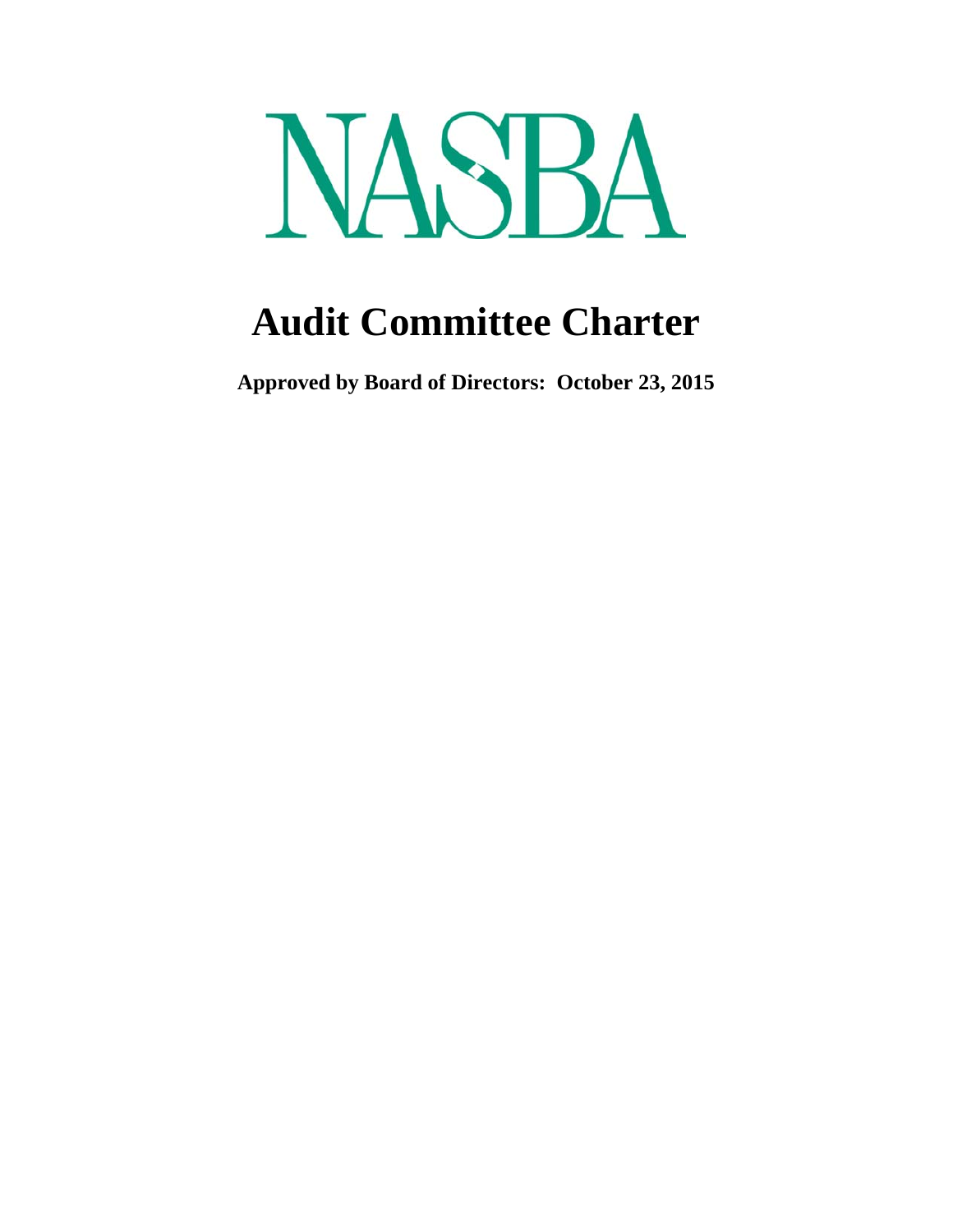## **NATIONAL ASSOCIATION OF STATE BOARDS OF ACCOUNTANCY, INC. AUDIT COMMITTEE CHARTER**

## **AUTHORIZATION AND MEMBERSHIP**

Pursuant to Article VII, Section 5 of the Bylaws<sup>1</sup> of the National Association of State Boards of Accountancy, Inc. ("NASBA" or the "Organization"), the Board of Directors of NASBA ("Board") adopts this Audit Committee Charter ("Charter") for the Audit Committee ("Audit Committee") of NASBA. This Charter shall govern the Audit Committee's scope of responsibilities to NASBA and any of its wholly or majority-owned subsidiaries, provided the respective governing board of the subsidiary agrees to the Audit Committee serving as the subsidiary's audit committee. The members of the Audit Committee shall be appointed annually by the chair of the Board of Directors of NASBA ("Board" or "Board of Directors"), and the Audit Committee shall consist of at least five members.

# **POLICY**

- 1. The Audit Committee will assist the Board in its general oversight regarding:
	- a. The quality and integrity of financial statements of the Organization;
	- b. The independent auditor's qualifications and independence;
	- c. The performance of independent auditors;
	- d. Internal controls;
	- e. Compliance with ethics policies, legal and regulatory requirements; and
	- f. The quality and integrity of Form 990 of the Organization.
- 2. The Audit Committee shall maintain free and open avenues of communication between or among the Board, the independent auditor and the management.

l

<sup>&</sup>lt;sup>1</sup> Excerpt from Bylaws:

<sup>&</sup>quot;Article VIII, Committees, Task Forces and Boards, SECTION 5. Audit Committee.

The Audit Committee shall oversee the Association's annual financial statement audit and the internal controls, and shall recommend to the Board of Directors the firm to perform the audit. The Audit Committee shall receive the annual audited financial statements and the auditor's report thereon, consider the items of internal accounting control that arise from the audit process, and make a recommendation regarding the annual audited financial statements and the auditor's report thereon to the Board of Directors."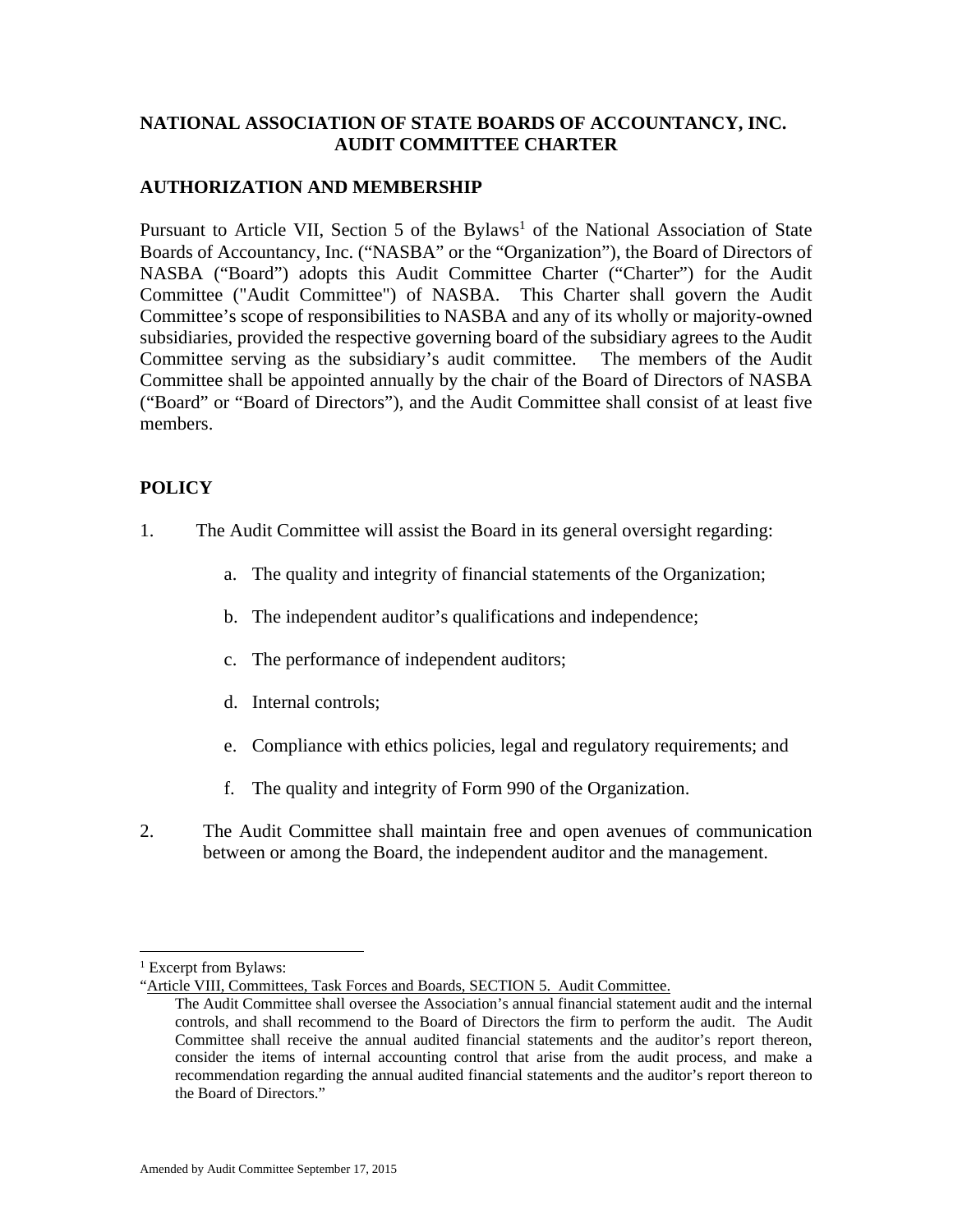#### **RESPONSIBILITIES AND PROCEDURES**

In the performance of its duties and responsibilities, it is not the Audit Committee's duty to plan or conduct audits, to determine that the Organization's financial statements are complete, accurate and in accordance with generally accepted accounting principles or to assure compliance with laws. The independent auditor is responsible for the audit of the financial statements in accordance with the standards of the profession. Management is responsible for the complete and accurate preparation of the Organization's financial statements in accordance with generally accepted accounting principles and to assure compliance with laws.

The Audit Committee shall:

- 1. Meet at least two times each year and at such other times as it deems necessary to carry out its responsibilities.
- 2. Have the authority to recommend to the Board the firm to perform the independent audit of the Organization's annual financial statements and any other financial statements issued by or for the Organization, and to oversee and evaluate such firm. The Audit Committee shall also have the authority, where appropriate, to recommend to the Board the replacement of the independent auditor.
- 2. Annually review and approve the proposed scope of each fiscal year's independent audit before commencing the audit.
- 3. Inform the independent public accounting firm performing audit, review or attest work for the Organization that such firm shall report directly to the Audit Committee.
- 4. Oversee audit and attest engagements of any independent public accounting firm employed by the Organization, including the resolution of any disagreement between management and the auditor regarding financial reporting, for the purpose of preparing or issuing an audit opinion or related work.
- 5. Review and approve in advance any audit and attest services and fees to be provided by the Organization's independent auditor.
- 6. After the end of each fiscal year, review with the independent auditor and management, the audited financial statements and related opinion and costs of the audit of that year.
- 7. Annually obtain a report, which may be made orally or in writing, by the independent auditor describing: the audit firm's internal quality-control procedures; any material issues raised by the most recent internal quality-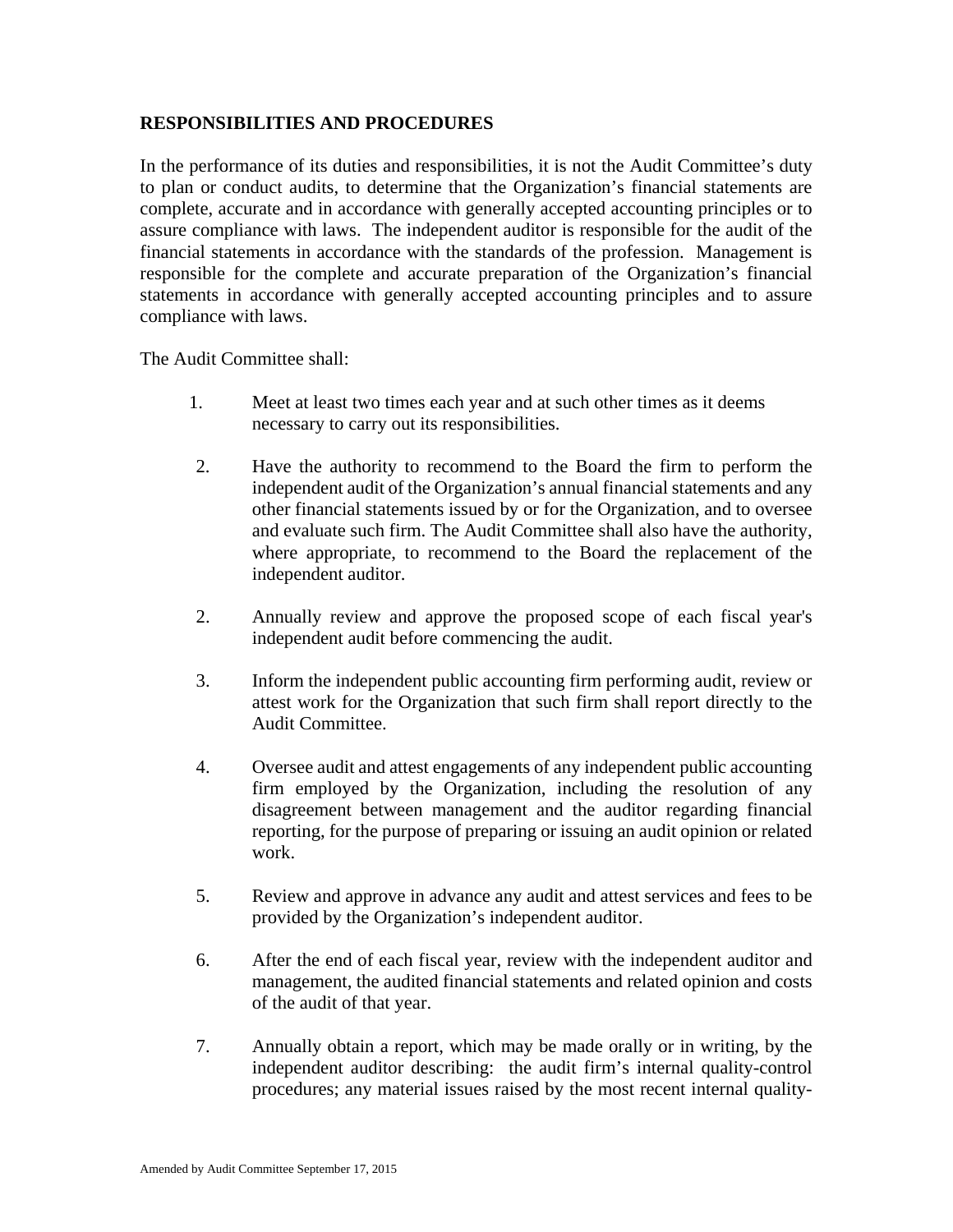control review, or peer review of the firm, or by any inquiry or investigation by governmental or professional authorities within the preceding five years regarding one or more independent audits carried out by the firm, and any steps taken to deal with any such issues.

- 8. Annually assess the independent auditor's independence and all relationships between the independent auditor and the Organization.
- 9. Review with the chief executive officer and chief financial officer and independent auditors, when meeting twice a year, the following:
	- (a) The Organization's administrative and operational controls and internal controls over financial reporting and evaluate whether the Organization is operating in accordance with its prescribed policies, procedures and code of conduct.
	- (b) Any significant deficiencies in the design or operation of internal controls which could adversely affect the Organization's ability to record, process, summarize, and report financial data, including any material weakness in internal controls identified by the Organization's independent auditors and internal auditors.
	- (c) Any fraud, whether or not material, that involves management of the Organization or other employees who have a significant role in the Organization's internal controls.
	- (d) Any significant changes in internal controls or in other factors that could significantly affect internal controls, including any corrective actions with regard to significant deficiencies and material weaknesses.
- 10. Review with management and the independent auditor the year-end financial statements, as well as the auditor's judgment about the quality, not just acceptability, of the Organization's accounting principles as applied to its financial reporting. The review shall also include a discussion of the reasonableness of judgments and estimates made in the preparation of the financial statements that may be viewed as critical, as well as the clarity of financial statement disclosure. In addition, the Audit Committee shall discuss the results of the annual audit and any other matters required to be communicated to the Audit Committee by the independent auditor under generally accepted auditing standards, including the matters required to be discussed by the "Statement of Auditing and Attest Standards" Section AU 380 issued by the American Institute of Certified Public Accountants, as it may be modified or supplemented.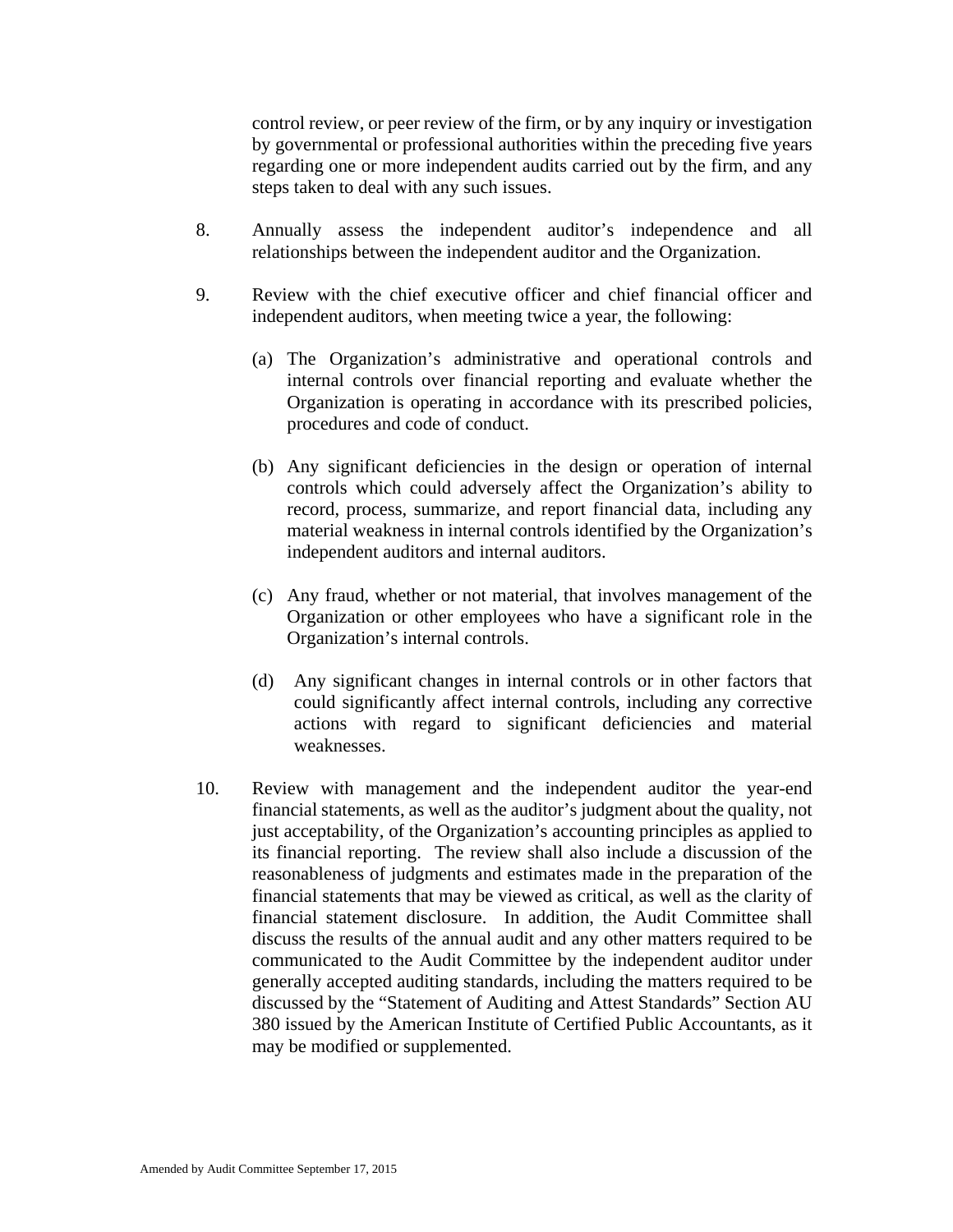- 11. Based on its review and discussions in (10) above, the Audit Committee shall recommend to the Board of Directors that the financial statements be included in the Organization's annual report.
- 12. Review and discuss with management the disclosures under "Management's Discussion and Analysis" in the NASBA Annual Report.
- 13. Prepare the "Report of the Audit Committee" for inclusion in the NASBA Annual Report.
- 14. The Committee shall be empowered to conduct or authorize investigations into any matters within the Committee's scope of responsibilities, including the retention of independent counsel and other professionals to assist in the conduct of an investigation, if approved by the Executive Committee of the Board.
- 15. Ensure the rotation of the audit partners of the Organization's independent auditor at least once every five years.
- 16. Discuss with management and the independent auditor the Organization's policies with respect to risk assessment and risk management.
- 17. Meet separately, at least once a year, with management and with the independent auditor.
- 18. In consultation with the independent auditor and management, review the integrity of the Organization's financial reporting process.
- 19. Review periodically major issues regarding accounting principles and financial statement presentations, including any significant changes in the Organization's selection or application of accounting principles, and major issues as to the adequacy of the Organization's internal controls and any special audit steps adopted in light of material control deficiencies; analyses prepared by management and/or the independent auditor setting forth significant financial reporting issues and judgments made in connection with the preparation of the financial statements, including analyses of the effects of alternative GAAP methods on the financial statements; and the effect of accounting initiatives, as well as off-balance sheet structures, on the financial statements of the Organization.
- 20. Report regularly to the Board of Directors. Such report to the Board of Directors may take the form of an oral report by the Chair or any other member of the Audit Committee designated by the Audit Committee to make such report.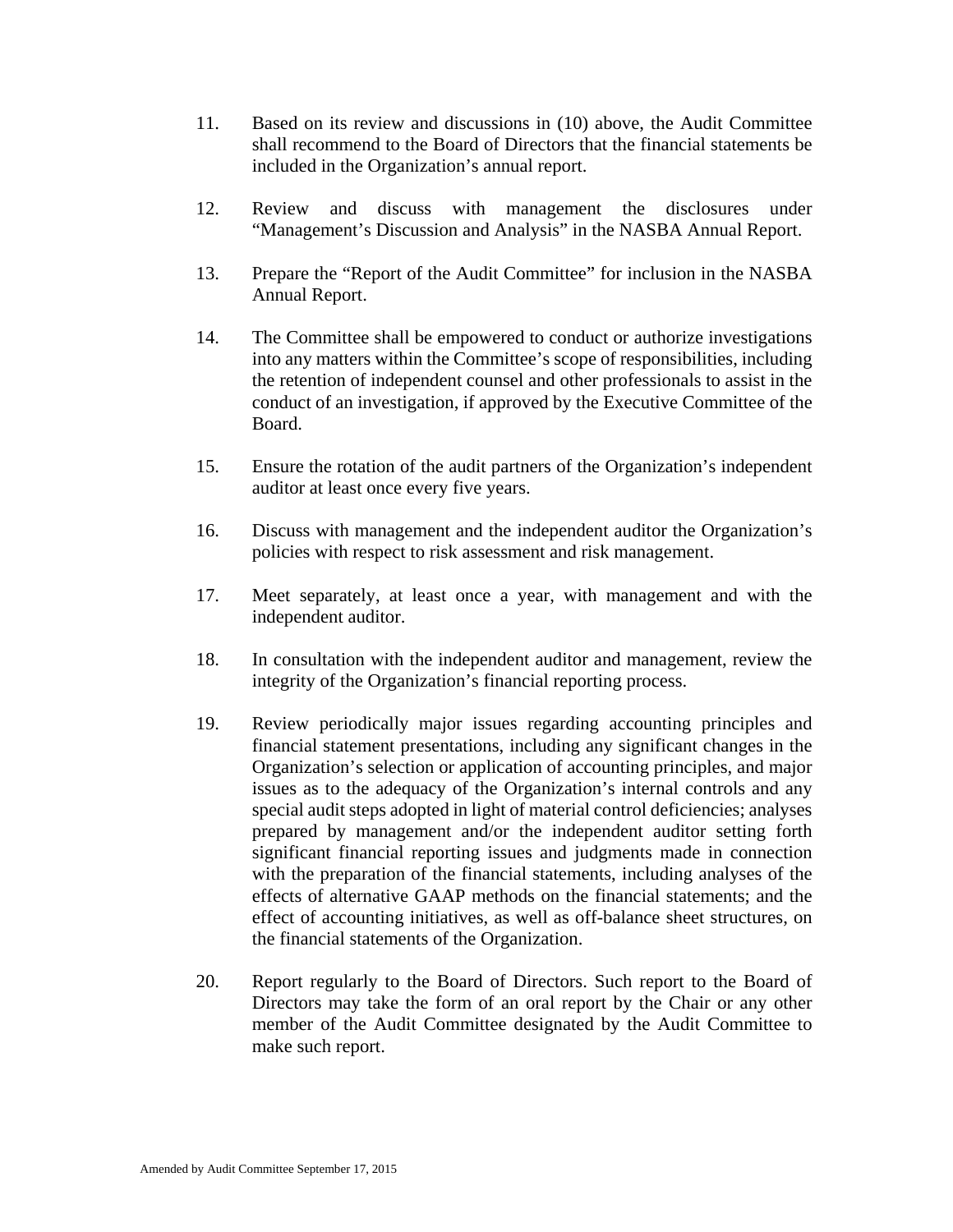- 21. Meet with the Organization's Chief Legal Officer as appropriate, to review legal and regulatory matters, including any matters that may have a material impact on the financial statements of the Organization
- 22. Maintain procedures, as set forth in Annex A hereto, for the receipt, retention and treatment of complaints received by the Organization regarding financial statement disclosures, accounting, internal accounting controls or auditing matters, and the confidential, anonymous submission by employees of the Organization of concerns regarding financial statement disclosures, accounting
- 23. Review draft of annual Form 990 prepared by management before draft is sent to the Board for review.
- 24. Perform a review and evaluation, at least annually, of the performance of the Audit Committee. In addition, the Audit Committee shall review and reassess, at least annually, the adequacy of this Charter and recommend to the Board of Directors any improvements to this Charter that the Audit Committee considers necessary or valuable. The Audit Committee shall conduct such evaluations and reviews in such manner as it deems appropriate.
- 25. Perform such additional activities, and consider such other matters, within the scope of its responsibilities, as the Committee or the Board deems necessary or appropriate. In carrying out its responsibilities, the policies and procedures of the Committee should remain flexible in order that it can best react to changing conditions and assure the directors and shareholders that the corporate accounting and reporting practices of the Company are in accordance with all requirements and are of the highest quality.

This Charter shall also govern the Audit Committee's scope of responsibilities for NASBA's wholly or majority-owned subsidiaries, when so appointed by the board of directors or sole member of any such entity. When the Audit Committee is so appointed and acting as the Audit Committee of a subsidiary, the terms "Organization" shall refer to each such subsidiary, "Board" to the board of directors of each such subsidiary (if such entity has a board of directors) and management to the management of each such subsidiary.

This Charter will remain in effect until it is duly modified or rescinded. This supersedes all prior Board or Audit Committee resolutions with respect to this subject matter.